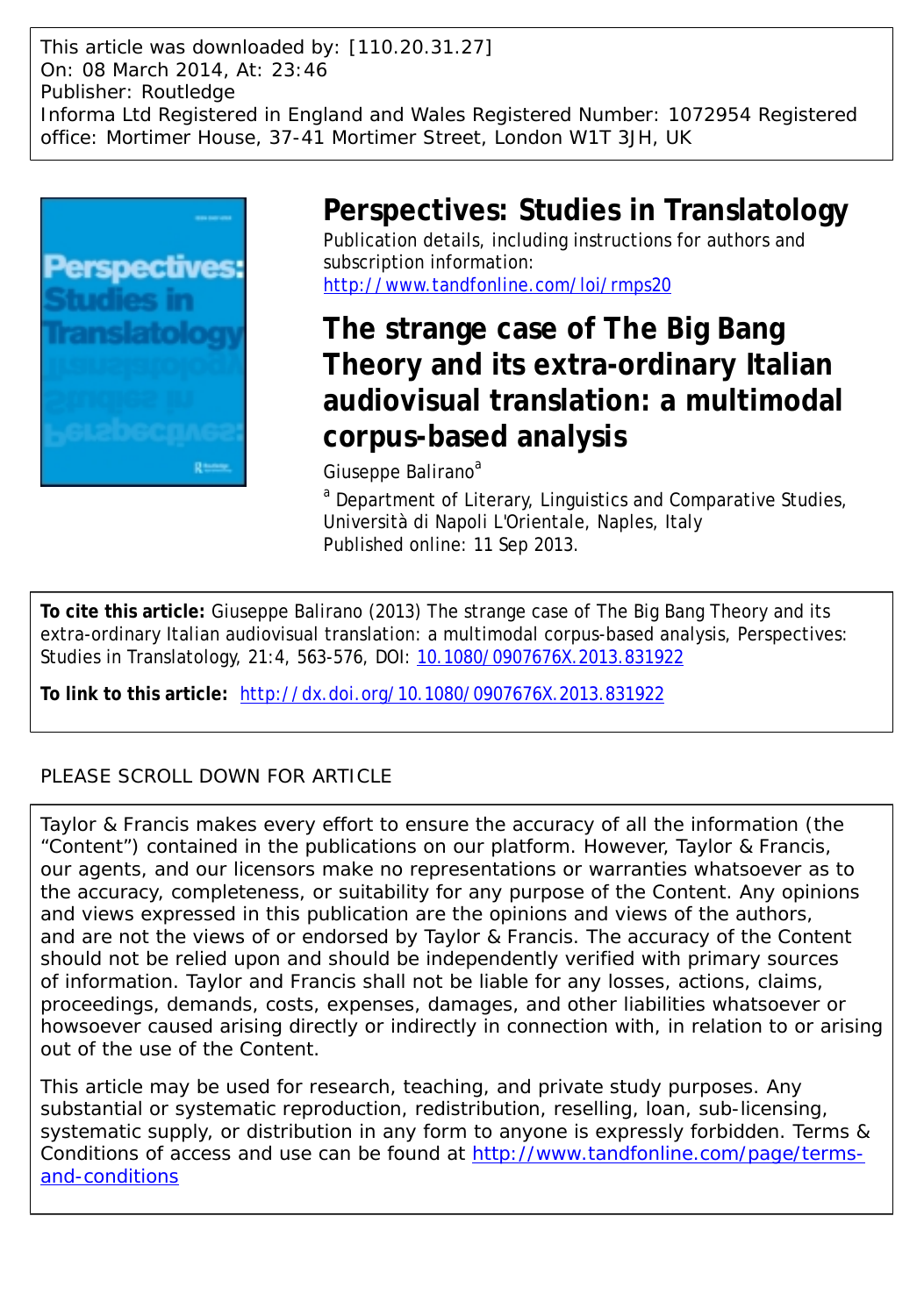### The strange case of *The Big Bang Theory* and its extra-ordinary Italian audiovisual translation: a multimodal corpus-based analysis

Giuseppe Balirano\*

Department of Literary, Linguistics and Comparative Studies, Università di Napoli L'Orientale, Naples, Italy

(Received 5 November 2012; final version received 10 June 2013)

The (ab)use of a highly scientific and quaintly specialised language characterises the American sitcom *The Big Bang Theory* as a geek-oriented production which, by means of its humorous multimodal discourse, seems to be addressed to a community of speakers who co-share the same lexicon, ideas and habits, i.e. mainly young nerds. However, while in the source text the humorous discourse is primarily construed around some geeky in-jokes, the Italian audiovisual dubbed product seems to completely change the context of situation, thus avoiding any reference to the specificity of the language of the source text. The result is a predictable failure to accommodate the humorous discourse of the American series, preventing the Italian audience a full appreciation of its subtle humour. By means of an integrated multimodal and corpus-based approach, this paper aims to introduce the 'community factor' in the analysis of joke typologies staged in AVT artefacts. A multimodal model, which takes into consideration semiotically expressed humour, is introduced here, with the aim of capturing some interesting instantiations of the humorous discourse and specialised language which need to be re-allocated in the target product.

Keywords: semiotically expressed humour; dubbing; 'community factor'; multimodal corpus-based approach

We are like sailors who on the open sea must reconstruct their ship but are never able to start afresh from the bottom. Where a beam is taken away a new one must at once be put there, and for this the rest of the ship is used as support. In this way, by using the old beams and driftwood the ship can be shaped entirely anew, but only by gradual reconstruction. (Neurath, [1921,](#page-14-0) p. 198)

#### Introduction

Studies on audiovisual translation (henceforth AVT) have largely concentrated their focus of investigation on the semiotic mode of discourse: the complex interaction between text, image and sound. A multifaceted mechanism of representation such as an audiovisual product inevitably enacts multi-layered processes of communication that can only be investigated by means of an integration of several linguistic and more general semiotic methodologies. In audiovisual productions the meaningmaking process is created by the juxtaposition of a composite array of semiotic resources (e.g. language, visual imagery, gesture, sound, music, etc.) and therefore integrated practices are required for analysing the meaning arising from the

<sup>\*</sup>Email: [gbalirano@unior.it](mailto:gbalirano@unior.it)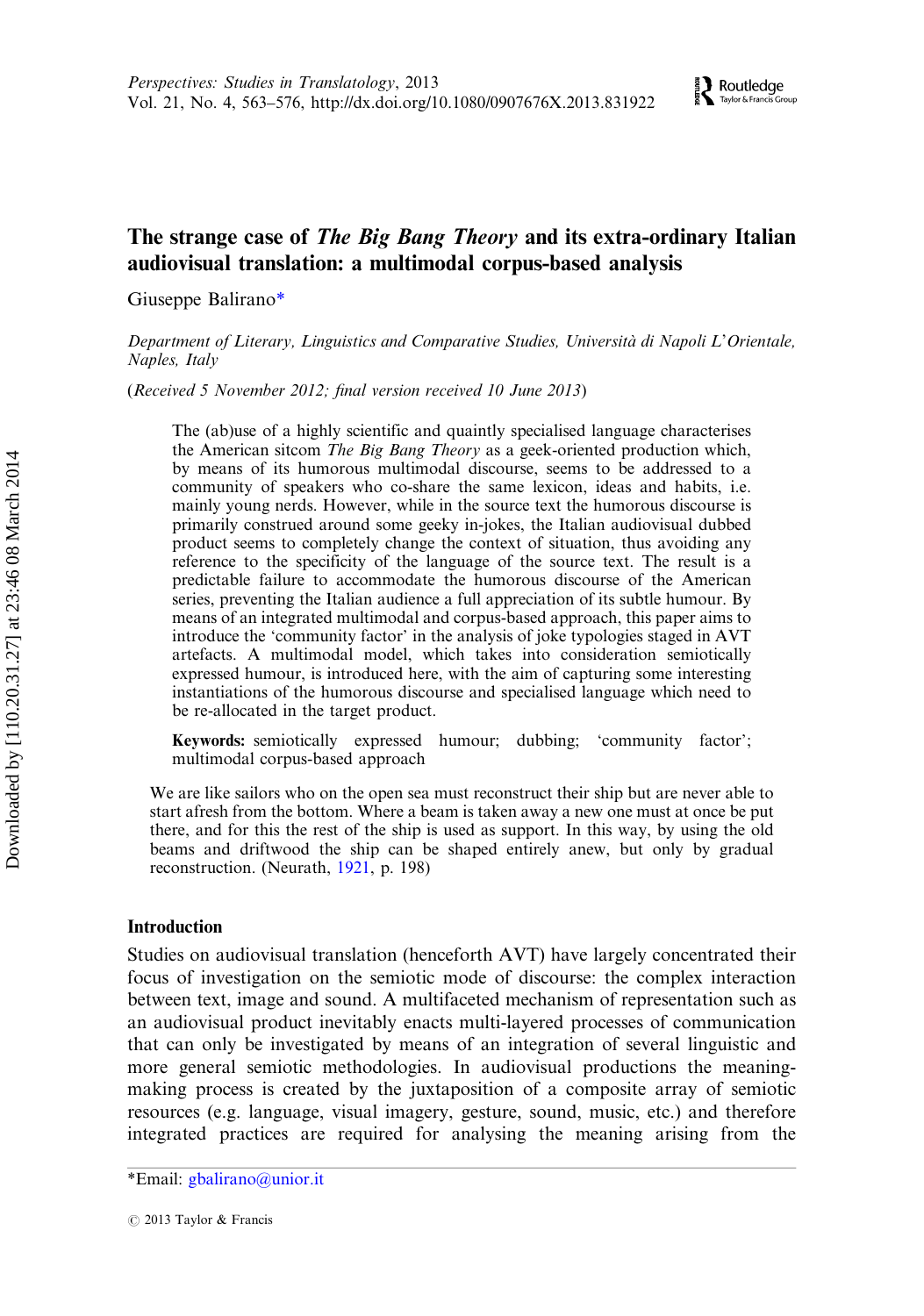combination of these resources. Audiovisual texts construct multimodal discourses that are based on the interplay between linguistic utterances and semiotic representations on the screen by means of multifaceted semiotic cohesive devices. However, a comprehensive multimodal approach to the study of AVT should also aim to classify linguistic strategies and draw conclusions relating to the practice of translation adopted in semiotic artefacts. In particular, according to Chiaro [\(2006](#page-14-0)), the process of translating in audiovisual humorous texts is even thornier, since adaptors can only concentrate their efforts on the verbal code transmitted acoustically:

Films are multifaceted semiotic entities simultaneously communicating verbal signs acoustically (dialogue, song lyrics, etc.), visually (written texts, such as letters, newspaper headlines, banners, etc.), non-verbally but acoustically (music, background noises, etc.), and non-verbally but visually (actor's movements, facial expressions, setting, etc.). Yet, the translator's intervention is limited to only one of these aspects, i.e., the dialogue, leaving all the other features unchanged. In a comedy, which may well rely on several of these features concurrently in order to create the desired effect, if the verbal code is the only dimension which can be manipulated to aid the target culture in capturing the humour, the translator's job is a delicate one. (Chiaro, [2006,](#page-14-0) p. 198)

The multimodal approach of this study draws upon Halliday's theories of social semiotics [\(1978](#page-14-0), [1994\)](#page-14-0) and concerns 'the way people use semiotic "resources" both to produce communicative artefacts and events and to interpret them […] in the context of specific social situations and practices' (van Leeuwen, [2005,](#page-14-0) Preface). In this perspective, a multimodal text can be seen as a semiotic unit that has a particular function and is related to its social system by means of its context of situation and culture (Eggins, [1994](#page-14-0); Halliday & Hasan, [1989\)](#page-14-0). In addition, in the investigation of audiovisual texts and their interlingual adaptations, a quantitative corpus-based methodology could be seen without any doubt as a further development in the analysis of the translation process by looking at how the language in the source text is rendered in a target one, and by comparing the linguistic features and their frequencies in translated target texts and comparable source texts. Hence, in AVT studies a corpus-based approach as an aid to the analysis of texts can unquestionably find an empirical realisation (Baker, [1993;](#page-13-0) Bonsignori, Bruti, & Masi, [2008;](#page-13-0) Freddi & Pavesi, [2009;](#page-14-0) Quaglio, [2009](#page-14-0)).

This paper proposes an integrated approach – multimodal and corpus-based – which combines linguistic and semiotic resources in the analysis of dubbed humour, with the aim of identifying general trends in terms of language use and translational practices aided by corpus linguistics investigation. The small parallel and multimodal corpus under scrutiny consists of some selected episodes from the American sitcom The Big Bang Theory (2007–2012) and their Italian dubbed version. The comedy series is characterised by a geek-oriented linguistic construction which, by means of both its specialised and humorous discourse, seems to be addressing a community of speakers who share the same lexicon, ideas and habits, i.e. mainly young nerds. However, while in the source text the humorous discourse is primarily linguistically and visually shaped around some nerdy or geeky in-jokes, the Italian audiovisual translated product seems to entirely re-cast the 'context of situation', thus eliminating some fundamental references to the specificity of the language of the source text, and consequently preventing the Italian audience from gaining a full appreciation of its humour.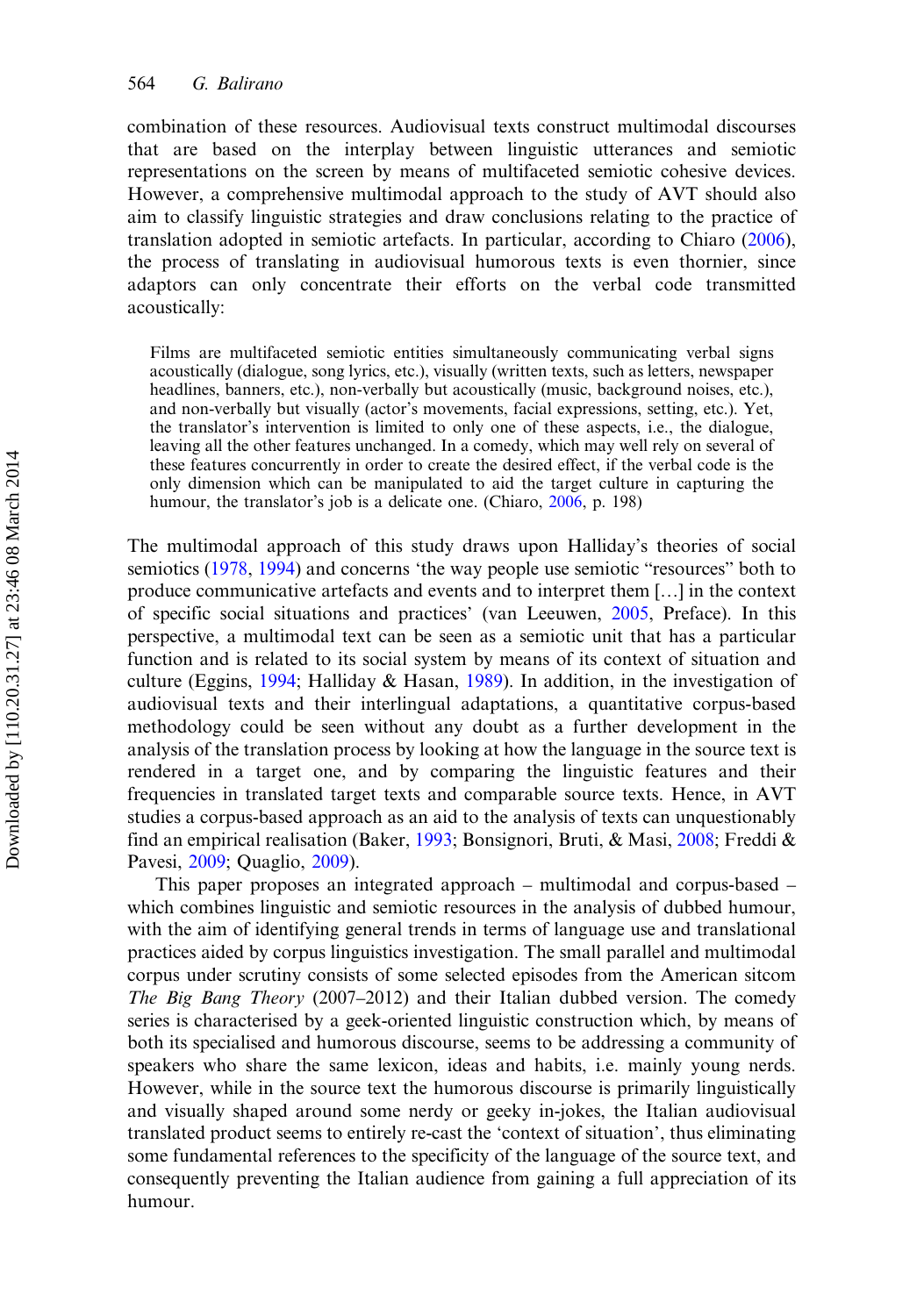As for the methodology, this paper aims to introduce some examples for text notation of audiovisually enhanced humour that may be of assistance in developing joke typologies in AVT. A multimodal framework, which takes into consideration both verbal and nonverbal forms of humorous expression, is set up here with the purpose of capturing all the instantiations of the humorous discourse and specialised lexicon that need to be re-allocated in the target product.

#### The multimodal corpus: The Big Bang Theory

The empirical starting point for a multimodal investigation in this paper is provided by the collection of a small corpus of 87 transcribed episodes from the successful US TV series The Big Bang Theory (henceforth TBBT). The episodes collected, from the first (2007) to the fourth (2010) seasons, were available in DVD format in the English source language. However, their corresponding Italian dubbed versions had, at the time, not been released in DVD format. Therefore, the Italian episodes had to be recorded directly from TV broadcasting – from 2008 to 2012 – when the series was aired on the Italian commercial TV network, *Italia 1*, on the Mediaset network. The four series under scrutiny have a total running time of 29 hours and 26 minutes, with a mean running time of 20 minutes for each episode; the whole corpus consists of 191,432 tokens in the English source text and 192,202 tokens in the Italian parallel one.

TBBT, filmed in front of a live audience, was first aired on CBS on 24 September 2007 and co-produced by Warner Bros. Television and Chuck Lorre Productions.<sup>[1](#page-12-0)</sup> The first dubbed series was broadcast in Italy on 19 January 2008 on the Italian payper-view digital terrestrial TV network Steel and later, on 20 September 2010, on the Mediaset network *Italia 1*. The Italian dubbing was carried out by the Rome-based company Post in Europe.

The TBBT storyline evolves mainly around the clumsy lives of two nerdy physicists, Leonard Hofstadter and Sheldon Cooper, employed at the California Institute of Technology, who share a flat in Pasadena, California. The geeky nerds are bound by an improbable friendship to their beautiful neighbour, Penny, a waitress and aspiring actress, with whom Leonard is infatuated and whose social skills and common sense humorously contrast with the geekiness of Leonard and Sheldon. The other two main characters in the show are the Desi Raj and Howard Wolowitz. Raj works as an astrophysicist in the Physics Department at Caltech, and has never been involved in any love relationship, mostly due to 'selective mutism', that is his complete inability to speak to women or even men with feminine traits; whilst Howard, a womaniser, is a Jewish aerospace engineer who still lives with his vociferous mother.

The show's original dialogue is frequently interspersed with an English for special purposes register, focusing mainly on the specialised language of science, and in particular physics. The male characters recurrently refer to scientific theories, often writing formulas on the whiteboard they keep at home, and repeatedly make sciencerelated jokes even when dealing with their difficult romantic love affairs. Professor David Saltzberg, PhD in physics, worked for the show as a science consultant, making sure that all the scientific dialogues and physics formulas, written on the whiteboard at the beginning of each episode, were correct (DeRusha, [2011\)](#page-14-0).

In general, the original episodes of TBBT make use of linguistic strategies by which the community of nerds portrayed conveys messages in order to create their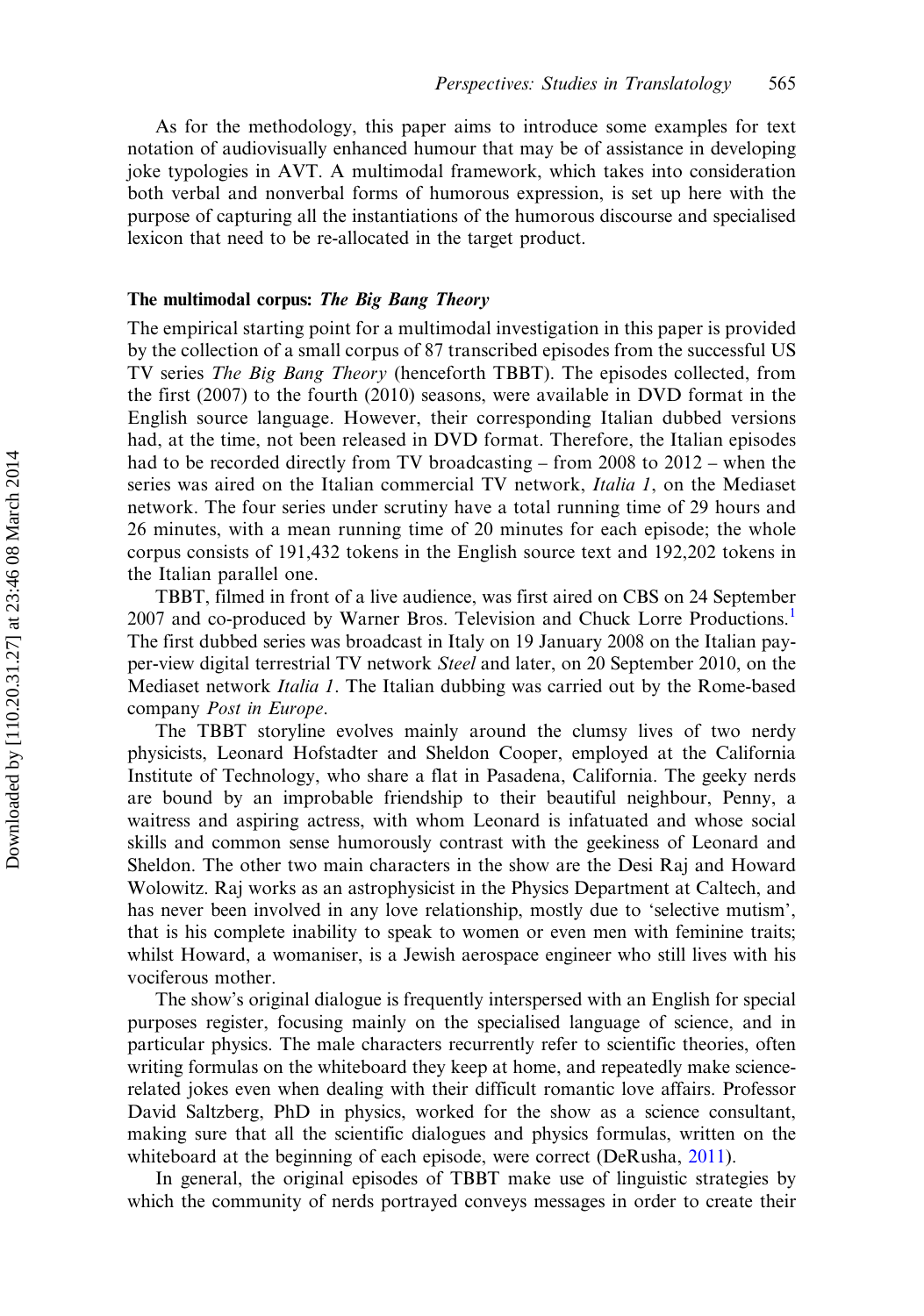social and professional in-group identity. Instances from the language of science, mathematics, technology, but also trading cards, comic books, television programmes, films, role-playing games, video games, fantasy, science fiction, and memorabilia reveal that the geeky language displays functions as a means of construing a specific shared identity. As a community, the male characters are able to cross linguistic and cultural boundaries with the humorous aim of setting themselves apart from the surrounding wider society in order to reinforce their in-group identity as geeks. The four nerds' language and attitudes serve in fact to build, on the small screen, a specific community of practice which, in the socio-linguistic studies of Eckert and McConnell-Ginet [\(1992](#page-14-0), p. 464), denote 'an aggregate of people who come together around mutual engagement in an endeavor. Ways of doing things, ways of talking, beliefs, values, power relations – in short, practices emerge in the course of this mutual endeavor'. The TBBT televised 'community of practice' uses an in-group language borrowed from specialised discourse that is generally used to talk and write about specialised fields of knowledge within academic or occupational domains. Very often, the language of the dialogues tends to be obscure and complex or, on the contrary, highly precise and clear. Sheldon, in particular, speaks in paragraphs, using polysyllabic words derived from the very specialised written jargon of physics. Idiomatic expressions and metaphors such as 'a bio-social exploration with a neuro-chemical overlay', referring to a date with a girl culminating in a French kiss, are typical instances of the male protagonists' idiolect. Objectivity and repeated lack of any display of emotions, again a typical feature of specialised discourse, are linguistic markers often achieved by means of lexical density provided by the repetition of scientific formulas such as in 'Examining perturbative amplitudes in  $N=4$  Supersymmetric Theories, leading to a re-examination of the ultraviolet properties of Multi-loop  $N=8$  Supergravity using modern Twistor Theory'. These types of sentences very often happen to slip into general social conversations, for instance at dinner parties. Humour is particularly at work in the comedy when Penny, instead, speaks in plain, general English. As a result, most of the time the characters need to translate back and forth for each other in order to reach a full linguistic comprehension.

#### Humour and multimodality: semiotically expressed humour

In TBBT, verbally expressed humour is mainly instantiated on nerd-culture jokes and the resulting failure of Penny to understand them; or in general on the nerds' inability to make sense of the female world. As we can infer from the following exchange among Leonard, Howard and Penny about Sheldon's sexual interests, the three protagonists are able to build up a humorous dialogue by using totally different registers and lexical choices to address the same issue (Engel, Haggar, Doyle, Rosenstock, & Cendrowski, [2008](#page-14-0)):

Penny: I know this is none of my business, but I just … I have to ask – what's Sheldon's deal?

Leonard: What do you mean, 'deal'?

Penny: You know, like, what's his deal? Is it girls …? Guys …? Sock puppets …?

Leonard: Honestly, we've been operating under the assumption that he has no deal. Penny: Come on, everybody has a deal.

Howard: Not Sheldon. Over the years we've formulated a number of theories about how he might reproduce. I'm an advocate of mitosis.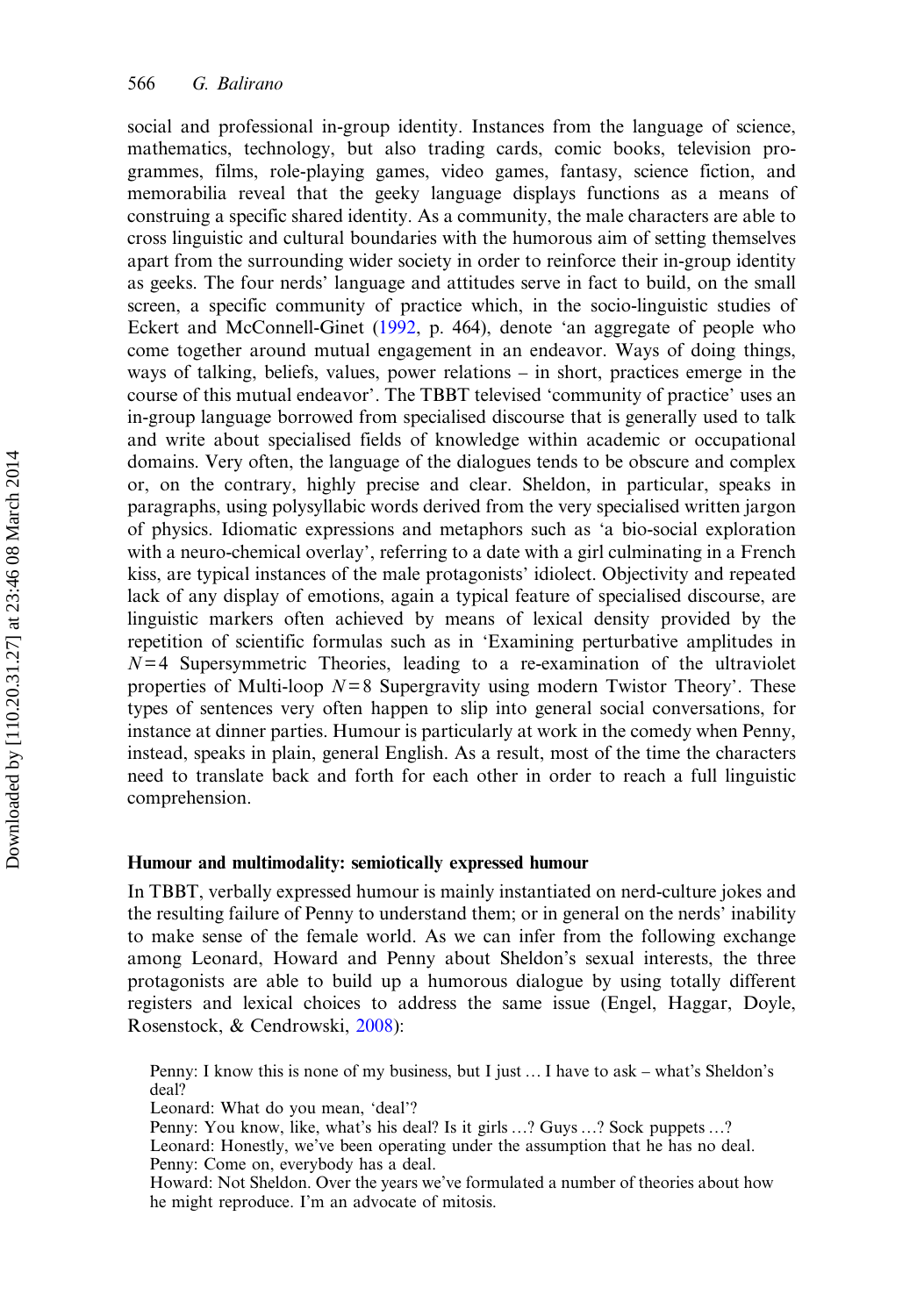Penny: I'm sorry?

Howard: I believe one day Sheldon will eat an enormous amount of Thai food and split into two Sheldons.

Leonard: On the other hand, I think Sheldon might be the larval form of his species and someday he'll spin a cocoon and emerge two months later with moth wings and an exoskeleton.

Penny: Okay, well, thanks for the nightmares.

The opposing scripts, $\frac{2}{3}$  normallabnormal[, are introduced by the speakers here by using](#page-13-0) completely different terminology: where Penny refers to Sheldon's sexual life as a 'deal', Leonard, re-routes that input by formulating a complex sentence that sounds as if it had been written for a scientific article rather than spoken in a friendly conversation. Moreover, the nerds' scientific register employed in sentences such as 'we've been operating under the assumption' and 'we've formulated a number of theories about how he might reproduce' is reinforced by a specialised lexicon brought into the humorous dialogue by means of scientific terms such as 'mitosis' and 'exoskeleton', which Penny inevitably fails to understand.

The idea of two opposing cognitive structures, in our case represented by the correlation between the scripts normal/abnormal, can be formalised under the concept of script opposition as defined by Attardo ([2001,](#page-13-0) p. 2): a script is 'a cognitive structure internalized by the speaker which provides the speaker with information on how a given entity is structured, what are its parts and components, or how an activity is done, a relationship organized'. Raskin's ([1985,](#page-14-0) p. 99) main hypothesis of the 'Semantic Script Theory of Humor', which establishes two necessary and sufficient conditions for a text to be funny, is therefore proved:

(a) the text is compatible, fully or in part, with two distinct scripts; and

(b) the two distinct scripts are opposite (i.e. the negation of each other, if only for the function of a given text) on a list of dichotomies, such as real/unreal, possible/impossible, normal/abnormal, etc.

Both conditions, in Raskin's terms, are in fact semantically fulfilled, since the opposite sub-scripts – sex/reproduction vs. no sex/mitosis – are perfectly compatible on the simple dichotomy normal/abnormal. However, given the multimodal nature of the TV product, the verbally expressed humour in the series also needs to be analysed with reference to a wide range of elements, shifting from textual and visual parameters to the sound effects employed to achieve a comic effect within the socially-challenged geek represented community.

Owing to the simultaneous and multimodal nature of communication, typical of TV productions, the analysis of TBBT humorous strategies needs to connect a semantic and pragmatic perspective to the study of visual humorous texts. Indeed, some important extra-linguistic aspects of multimodal texts including action, objects, visual images, voice pitch, facial expressions and gestures can be seen as fundamental markers in this kind of investigation. Therefore, the analysis of TBBT humour cannot be based merely on a linguistic examination, since the multimodal nature of the text and its multifaceted structures may also contribute to activate the same scripts, or even contradict each other, especially when travelling in translation. We should, therefore, expand the linguistic analysis by building up a semiotic framework of reference capable of integrating also visual script oppositeness activated by the images and/or the sounds present in video-narrative structures. To this end, we should start by expanding the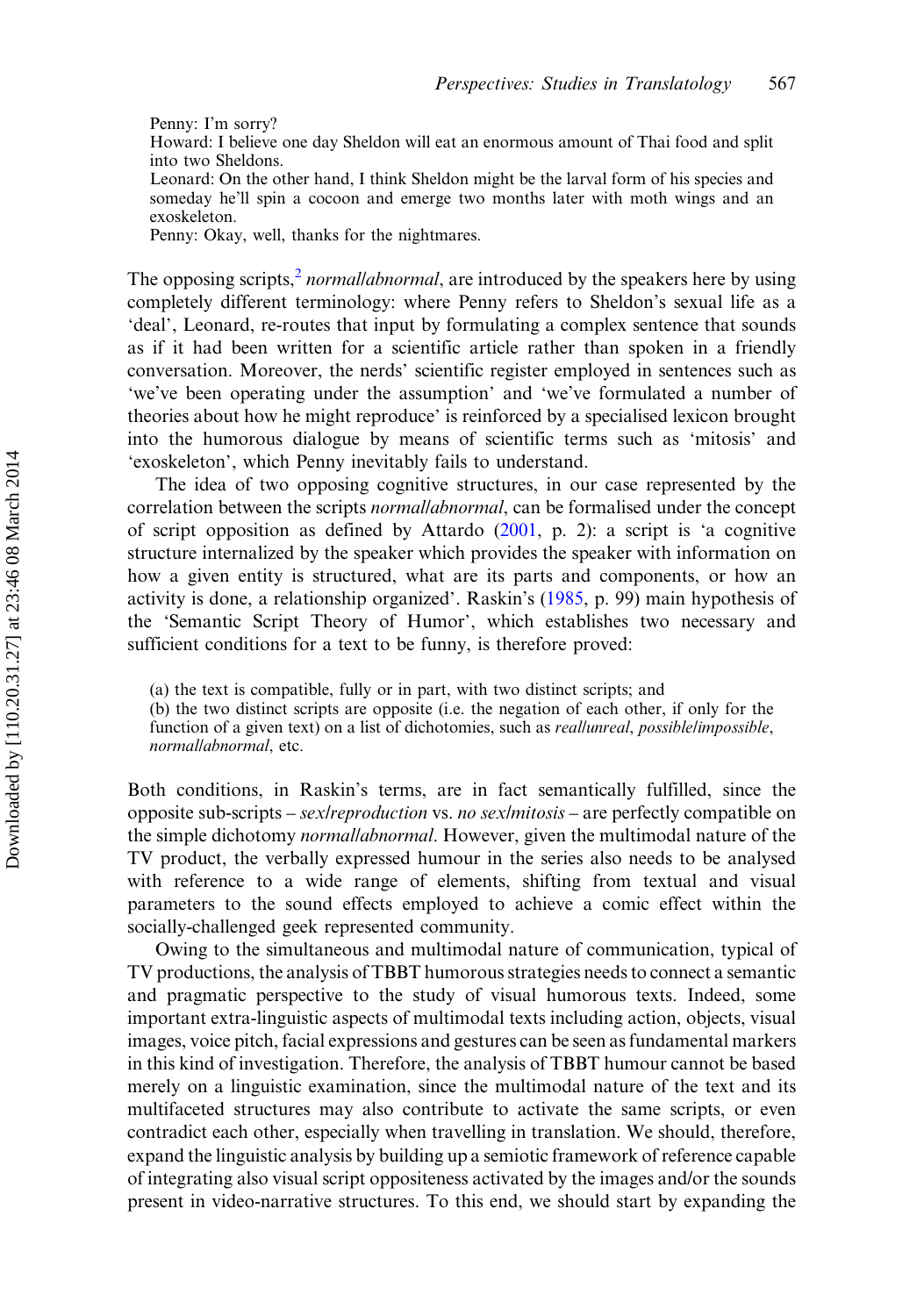definition of script proposed by Raskin ([1985](#page-14-0)), moving from the analysis of verbally expressed humour, which considers language as a primary input for the implementation of the humorous discourse, into *semiotically expressed humour* (SEH), which takes into consideration both linguistic and semiotic elements relevant for the construction of humorous effects. We can simply define a visual script by rewording Raskin's foundations as follows: a visual script is a piece of semiotic information surrounding an image, a word or a sound or inferred by them, separately or simultaneously. As a matter of fact, visual scripts may be activated both lexically and inferentially due to the nature of the visual text (see Balirano, [2007;](#page-13-0) Balirano & Corduas, [2008\)](#page-13-0).

The methodology used for the transcription of the visual and verbal scripts for the analysis of humour in TBBT is based on some useful developments achieved in multimodal transcription by Thibault ([2000\)](#page-14-0) and Baldry and Thibault [\(2006](#page-13-0)). Pioneering an accurate and comprehensive multimodal language analysis, the authors offer a synoptic outlook for all the components of video-supported material, the so-called 'resource integration principle' (Baldry & Thibault, [2006](#page-13-0), p. 4) and the 'meaning-compression principle', which 'refers to the effect of the interaction of smaller-scale semiotic resources on higher-scalar levels where meaning is observed and interpreted' (Baldry & Thibault, [2006](#page-13-0), p. 19). According to Thibault [\(2000](#page-14-0)), since multimodality refers to the diverse ways in which several distinct semiotic resource systems are both co-deployed and co-contextualised in the meaning making of a text, a multimodal text can be seen as the result of the different ways in which elements forming different classes of phenomena are connected to each other in a larger whole. Since not all the categories used by Baldry and Thibault are instrumental to our analysis, several simplifications and integrations have been introduced in order to complement the nature of our text with the aims of this study (see Balirano, [2007](#page-13-0); Balirano & Corduas, [2008\)](#page-13-0).

The visual part of the analysis is generally represented by screenshots, whose minimum unit is given by the presence of a visual jab line or any verbal utterance; however, since CBS denied permission to use the series' copyrighted images for this article, in the multimodal grid for transcription of SEH [\(Table 1\)](#page-7-0), the visual frame column does not represent the actual action from the TV screen, but only the description of the pictures needed to unfold technical devices of either verbally or semiotically expressed humour. In addition, an account of significant aspects of the action, together with a description of the characters involved in it, is supplied in the scene column. The verbal soundtrack is to be found in the text column, together with some comments on the relevant illocutionary and perlocutionary elements of the text. The last column includes a schematic representation of SEH, following Attardo's [\(2001](#page-13-0), p. 88) taxonomy of line positions in humorous texts. A symbol has also been included to signal the presence of canned laughter  $(\bar{\uparrow})$  since, though it is simply a technical device, it has been proved that it can be conducive to mirth in the audience (Chapman, [1973](#page-14-0)). The multimodal script analysis makes it possible to extend Attardo's notion of text vector, which illustrates the typology of line position (Attardo, [2001,](#page-13-0) p. 88–92). Thus, while a vector may represent only one element of the humorous discourse, given the linear nature of verbally expressed humour, in the SEH column several elements may be combined together in a row. [Table 2](#page-8-0) shows the legend for text notation of the visual and verbal scripts that is used for the analysis of humour in TBBT.<sup>3</sup> [In](#page-13-0) [Table 1,](#page-7-0) Frame 1 (F1) introduces the sub-script 'The Doppler Effect' based on the dichotomy possible/impossible. The script is also reinforced by the presence of canned laughter, which contributes to the humorous instantiation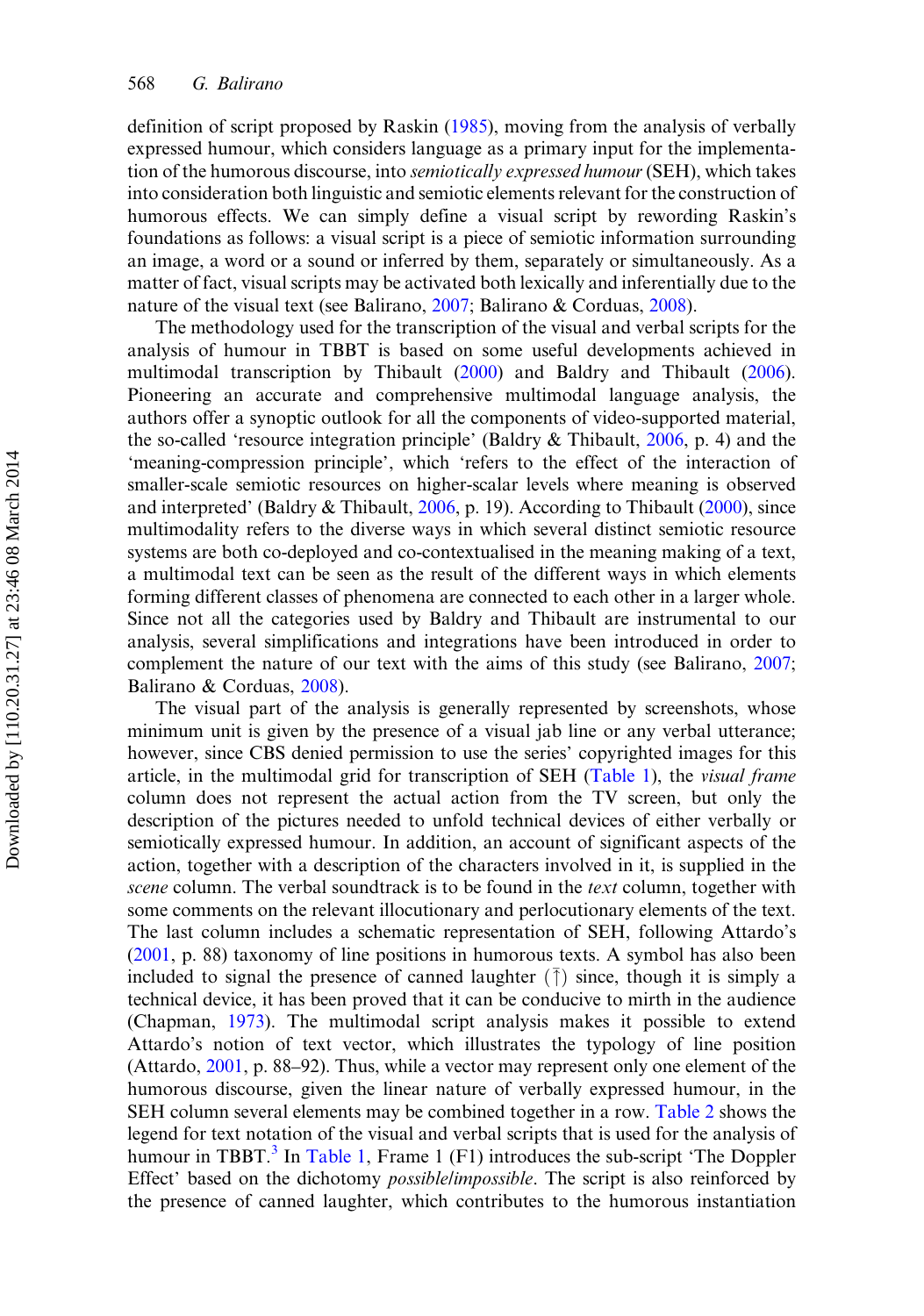| Beginning and end markers of a text<br>$\left[ \ldots \right]$<br>The beginning of a text<br>$\mapsto$<br>Non-humorous text<br>$\overline{a}$<br>Visual jab<br>$\Lambda$<br>Musical jab | $\rightarrow$<br>$\cdots$ | Jab line<br>Canned laughter<br>Punch line<br>End of narrative<br>Any occurrence of — and $J/\Delta$ |
|-----------------------------------------------------------------------------------------------------------------------------------------------------------------------------------------|---------------------------|-----------------------------------------------------------------------------------------------------|
|-----------------------------------------------------------------------------------------------------------------------------------------------------------------------------------------|---------------------------|-----------------------------------------------------------------------------------------------------|

<span id="page-7-0"></span>Table 1. Legend for text notation of SEH.

working as a cohesive device throughout the scenes (see F1, F4, F6). In F6, the final punch line is enhanced by the combination of both text and image, which together, by means of high modality markers, emphasise the script opposition of the whole scene. Hence, Sheldon verbally declares his full ability to prove that he is in fact the Doppler Effect by means of the root modal 'can', while visually he is the carrier of the same concept, since he is wearing a striped costume which resembles the waves changing frequency in the visualisation of the Doppler Effect. Consequently, by means of the 'resource integration principle', both resources are fundamental to triggering the verbal and visual sub-script: 'The Doppler Effect'.

The following row, presenting the symbol for text notation adapted from Attardo [\(2002](#page-13-0)) and applied to TBBT scene The Doppler Effect (Cohen, Goetsch, Litt,  $\&$ Cendrowski, [2007](#page-14-0)), taken from the episode The Middle Earth Paradigm in Table 1, shows a typical interconnection of different semiotic resources enhancing SEH:  $\vdash\vdash \Box$  $J \bar{J} \sqcap \Box \Box J \bar{J} \ldots \Box P \bar{J}$ . This form of audiovisual text notation, especially when the presence of canned laughter binds the translator to a somewhat fixed humorous prosody, might be useful for adaptors when having to face complex language transformation in order to reproduce SEH.

#### TBBT Italian dubbing: the community factor

In the US, the series has been an enormous success since its debut. During its fourth season, it turned out to be US TV's highest rated sitcom and, in the demographic age ranging 18–49 (the show's target age range), the series won the second highest rating in the sitcom category. The fifth season had an average of over 14 million viewers, boasting a peak audience of 16.54 million viewers.<sup>4</sup> [However, when the comedy](#page-13-0) travelled to Italy, despite this great audience success in the US and despite Italy being one of the dubbing countries that have developed better dubbing techniques by particularly focusing on the linguistic transposition of cinema and quasi-natural lip synch, Italian viewers did not react to the show with such great enthusiasm.

One of the possible reasons for this failure is certainly due to the fact that the Italian adaptation of the first episodes arbitrarily and quite illogically levels out many of the linguistic cultural references to the community of nerds represented in the show. The invasive Italian adaptation has inevitably modified several types of verbal humorous instantiations enacted within the original series and has consequently not been appreciated by the Italian audience, especially as in TBBT humour is the communicative strategy carried out mainly by means of the 'resource integration principle'. Therefore, if the visual frame does not correspond to the actual words on the screen, humour does not work.

If we compare our parallel texts by means of a multimodal grid ([Table 3\)](#page-8-0), we can easily spot important differences in the two versions. [Table 3](#page-8-0) (Goetsch, Litt, Cohen, & Cendrowski, [2007\)](#page-14-0) shows how incongruous the Italian adaptation is when the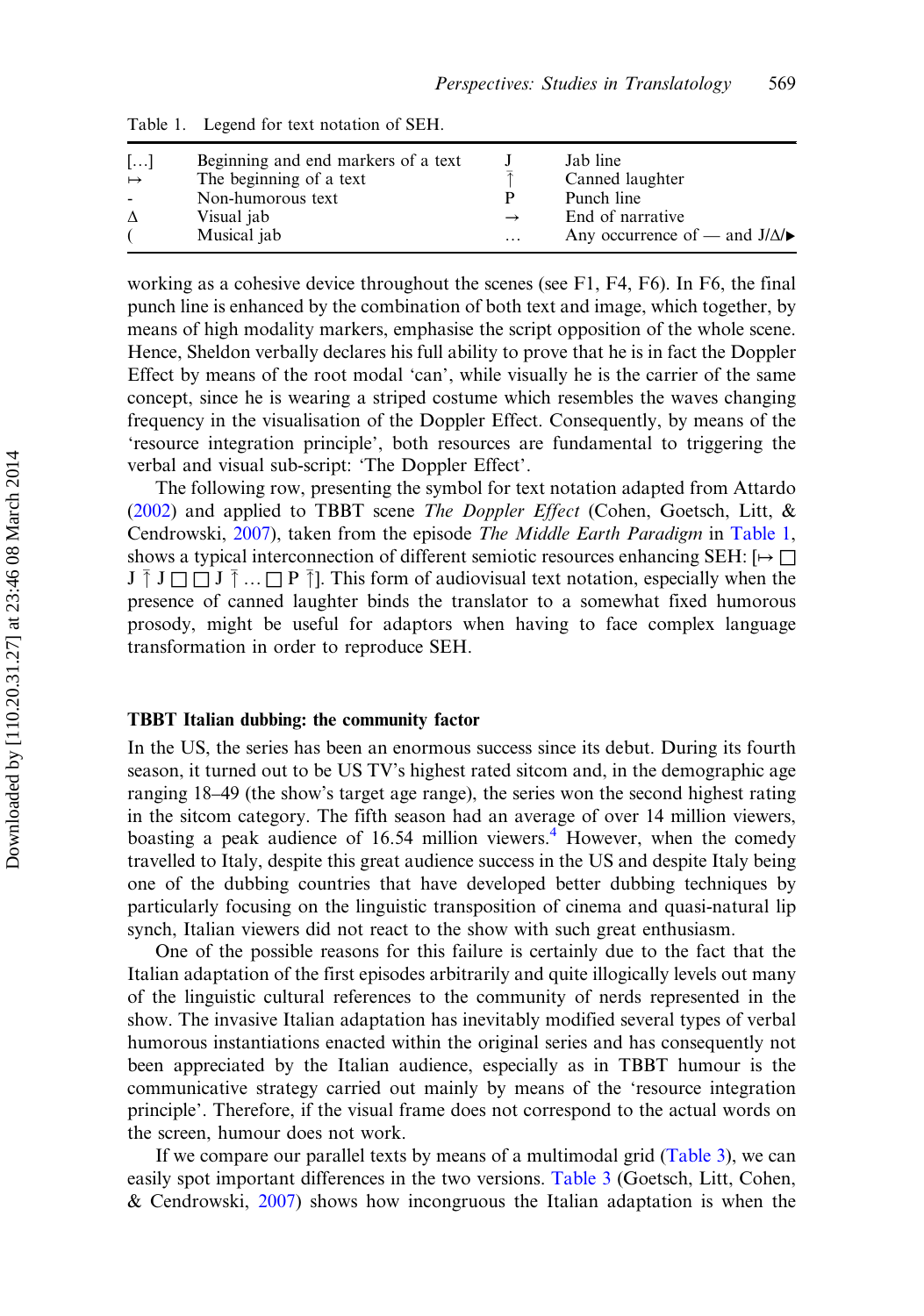| #             | Visual frame                                         | Scene                                                                                                                                                                       | Text                                                                                                                                                                                                                                                                                                     | <b>SEH</b>                           |
|---------------|------------------------------------------------------|-----------------------------------------------------------------------------------------------------------------------------------------------------------------------------|----------------------------------------------------------------------------------------------------------------------------------------------------------------------------------------------------------------------------------------------------------------------------------------------------------|--------------------------------------|
| 1             | Leonard and<br>Howard in the<br>lobby.               | Lobby of the apartment<br>building. Leonard is<br>dressed as Frodo. Howard<br>appears to be Peter Pan.<br>(There is a knock on the<br>door. Raj enters dressed as<br>Thor.) | RAJ: What? Just because I'm Indian $\varphi$<br>I can't be a Norse God? No, no, no,<br>Raj has to be an Indian God. That's<br>macis. I mean, look at Wolowitz,<br>he's not English, but he's dressed<br>like Peter Pan. Sheldon is neither<br>sound nor light, but he's obviously<br>the Doppler Effect. |                                      |
| $\mathcal{L}$ | Same as above.                                       | Same as above.                                                                                                                                                              | HOWARD: I'm not Peter Pan, I'm J<br>Robin Hood.<br>RAJ: Really, because I saw Peter<br>Pan, and you're dressed exactly like<br>Cathy Rigby. She was a little bigger<br>than you, but it's basically the same<br>look, man.                                                                               |                                      |
| $\mathcal{F}$ | Sheldon is the<br>central character<br>on the scene. | Sheldon enters in a body<br>suit featuring black and<br>white vertical lines.                                                                                               | LEONARD: Hey, Sheldon, there's<br>something I want to talk to you<br>about before we go to the party.                                                                                                                                                                                                    | П                                    |
| 4             | Sheldon is the<br>central character<br>on the scene. | Sheldon in a wide shot.<br>Sounding excited.                                                                                                                                | SHELDON: I don't care if anybody<br>gets it, I'm going as the Doppler<br>Effect.                                                                                                                                                                                                                         | $\mathsf{L}$<br>$J_{\bar{\uparrow}}$ |
| 5.            | Leonard is the<br>central character<br>on the scene. | Leonard on a wide shot.                                                                                                                                                     | LEONARD: No, it's not                                                                                                                                                                                                                                                                                    |                                      |
| 6.            | Sheldon is the<br>central character<br>on the scene. | Sheldon in a wide shot is<br>dressed as the Doppler<br>Effect.                                                                                                              | SHELDON: If I have to, I can<br>demonstrate. Neeeeoooowwwww!                                                                                                                                                                                                                                             | $\mathbf P$<br>$\bar{1}$             |

<span id="page-8-0"></span>Table 2. Multimodal script analysis of 'The Doppler Effect' scene.

'resource integration principle' is not taken into account. L1 stands for the English source text and L2 for the dubbed version in Italian, BT stands for back-translation into English.

In F2, L2 column, the Italian expression non spingete (don't push) is very different from the original L1, 'We're locked out'. This is a real case of incongruence that works at different levels; indeed, what Italian viewers see on the screen does not correspond to what they hear: nobody is pushing Sheldon, who is simply explaining

| # Visual frame                                           | L1                                                                                                                                                   | L2                                                                                                                              | <b>BT</b>                                                                                                      |
|----------------------------------------------------------|------------------------------------------------------------------------------------------------------------------------------------------------------|---------------------------------------------------------------------------------------------------------------------------------|----------------------------------------------------------------------------------------------------------------|
| 1 Leonard and<br>Sheldon are<br>facing a<br>closed door. | hundred comic books in ho 2600 volumi di<br>there, I challenge you to fumetti, ti sfido a<br>find a single reference<br>to Kryptonian skin<br>cells. | LEONARD: I have 26 LEONARD: Là dentro LEONARD: I have 26<br>trovare un solo<br>riferimento alle cellule<br>cutanee kriptoniane. | hundred comic books in<br>there, I challenge you to<br>find a single reference<br>to Kryptonian skin<br>cells. |
| 2 Same as<br>above.                                      | SHELDON: Challenge<br>accepted.<br>We're locked out.                                                                                                 | SHELDON: Sfida<br>accettata.<br>Permesso  non<br>spingete, calma!                                                               | SHELDON: Challenge<br>accepted.<br>Excuse $me$ Don't<br>push! Keep calm!                                       |
| Sheldon.                                                 | 3 Close shot on RAJ: Also, the pretty<br>girl left.                                                                                                  | RAJ: Perché la biondina RAJ: Why did blondie<br>ha chiuso la porta?                                                             | lock the door?                                                                                                 |

Table 3. Example of incongruous dubbed dialogue.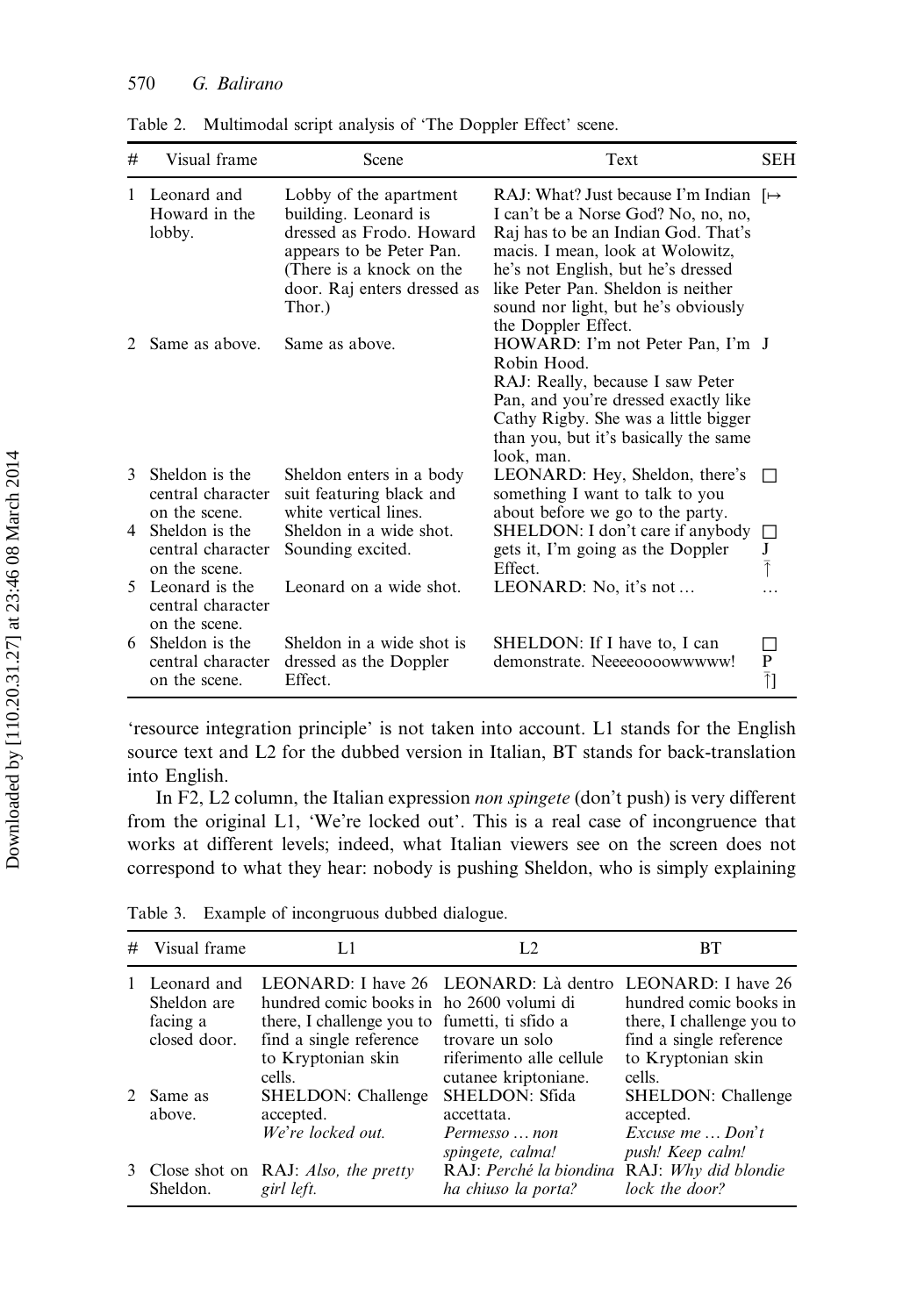that they have been locked out. The Italian dubbed version of TBBT clearly demonstrates to what extent an interventionist and arbitrary approach to AVT inevitably affects the audience appreciation of the product.<sup>[5](#page-13-0)</sup>

A corpus linguistics investigation could well be a very practical tool for adaptors when translating for the screen. Even the simple frequency wordlist from TBBT original dialogues may immediately inform the analyst of the type of lexicon used in the series and the way the members of the represented community interact linguistically on the small screen. Moreover, frequencies also tell us something about the importance of lexical items in the economy of the text in question. Table 4 shows a token list of specialised lexicon ranked by frequency, generated with the help of WordSmith Tools 6.0. The grid compares the frequencies of tokens between the two versions of the series.

As Table 4 illustrates, most tokens connected to the world of nerds are quantitatively reduced in the Italian version, which appears to be much more neutral than the source text with regard to the kind of language employed. Moreover, the homogenisation or even the reduced use of some words frequently repeated throughout the series such as 'offline', 'chat', 'chat-room' or references to social networks such as  $MySpace$  or Twitter are difficult to understand. These terms are of everyday use in Italian and hence immediately accessible even to a general audience. Yet, the Italian corpus presents a lower frequency of such tokens, which are instead very useful to highlight TBBT context of situation.

The examples in [Table 5](#page-10-0) present some extraordinary adaptations that tend to completely re-route some important contextualisation cues which belong to the nerds' computer-mediated world, and which are therefore also very familiar to a wide audience of young surfers. In particular, the reference to the very famous web community  $M<sub>V</sub> Space$  is completely and groundlessly deleted in the Italian exchange, even though it frequently recurs in Sheldon's life and works as a fundamental instantiation of the typical context of culture that triggers humour throughout the series.

Deleting or even reducing the specific nerdy references and in-group jokes from the original source text has contributed to the creation of a cultural product that totally diverges from the original one: while TBBT in its original version looks to the nerds and geeks in the audience and makes fun of them as supposedly able to fully appreciate this type of humour, the Italian version does not take into account this important community factor and pursues the mere marketable aim of addressing a wider audience of younger viewers.

| #  |                 | Occurrences | L2              | Occurrences |
|----|-----------------|-------------|-----------------|-------------|
|    | CELL*           | 46          | CELLUL*         | 16          |
| 2  | $CHAT*$         | 34          | $CHAT*$         | 12          |
| 3  | <b>DNA</b>      | 23          | <b>DNA</b>      | 13          |
| 4  | <b>INTERNET</b> | 78          | <b>INTERNET</b> | 52          |
| 5  | $LAW*$          | 16          | $LEG*$          | 8           |
| 6  | $MATH^*$        | 12          | MATEMATIC*      | 8           |
|    | <b>NATURE</b>   | 21          | <b>NATURA</b>   | 16          |
| 8  | <b>PHYSICS</b>  | 27          | <b>FISICA</b>   | 18          |
| 9  | <b>PROTOCOL</b> | 12          | PROTOCOLL*      |             |
| 10 | OUANTUM         | 34          | OUANTI*         | 20          |

Table 4. WordSmith Tools 6.0 frequency list of specialised language from TBBT.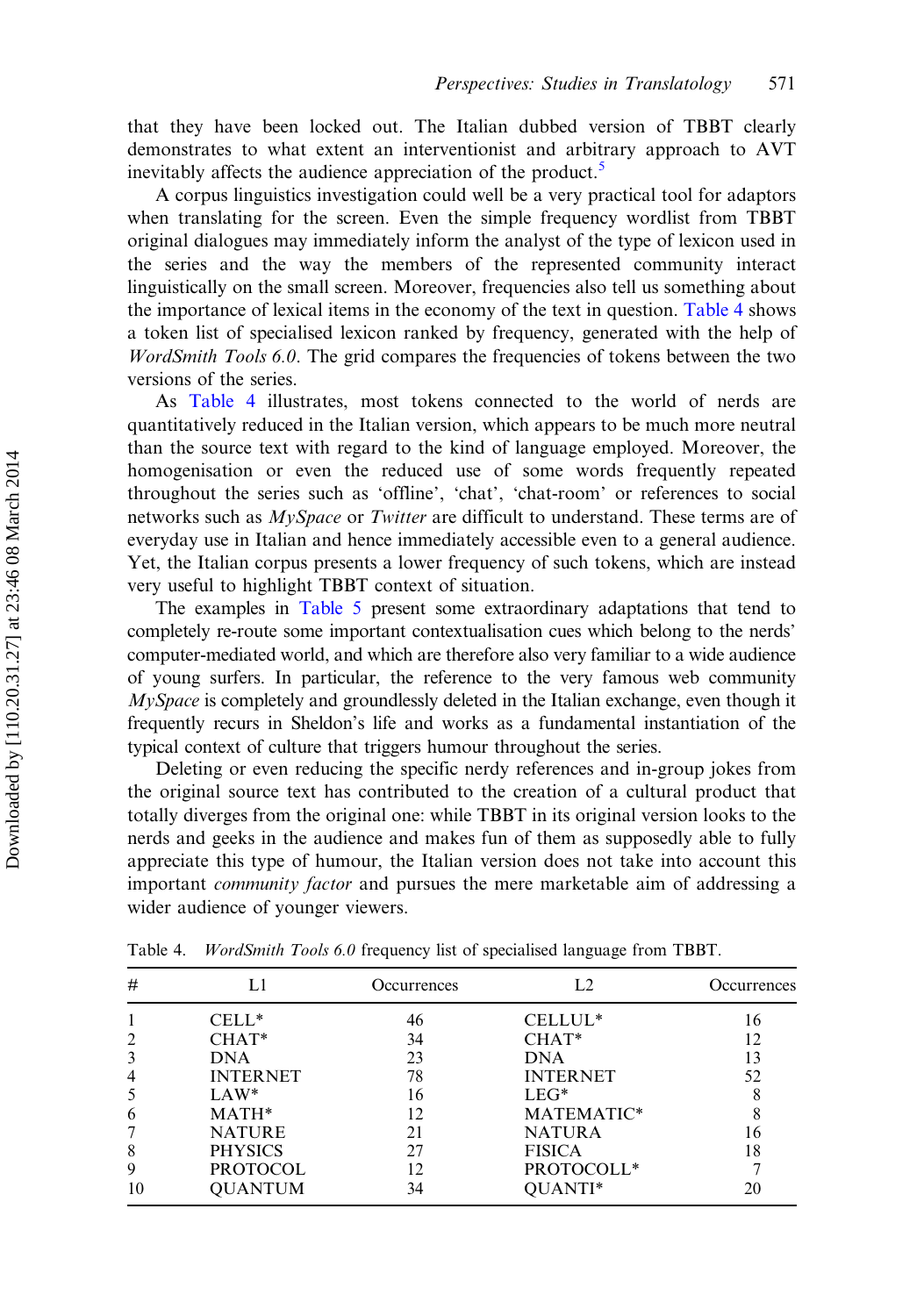| #            |                                                                                  | $L^2$                                                                                                                 | RТ                                                                                                   |
|--------------|----------------------------------------------------------------------------------|-----------------------------------------------------------------------------------------------------------------------|------------------------------------------------------------------------------------------------------|
| $\mathbf{1}$ | SHELDON: I have a very<br>wide circle. I have 212<br>friends on <i>MySpace</i> . | SHELDON: Ti pregherei di<br>guardare più in là del tuo<br>pianerottolo. Io ho gia' 210<br>amici nel <i>mio sito</i> . | SHELDON: Please, try and<br>look beyond your landing. I<br>already have 210 friends on $mv$<br>site. |
|              | 2 SHELDON: Chat? We<br>don't chat. At least not<br><i>offline.</i>               | SHELDON: Per parlare? $E$<br>dire: ciao, come va, bene, ciao?                                                         | SHELDON: To chat? And<br>saying: Hi, How are you? Fine?<br>Bve.                                      |

<span id="page-10-0"></span>Table 5. Example of omission of geek-related terminology in the dubbed version.

The main problem with the Italian dubbing of TBBT arises when the language adapted in the humorous exchanges completely alters what Attardo ([2001,](#page-13-0) p. 22) defines as the 'Knowledge Resources' of a humorous text, namely script opposition, narrative strategy, target, situation and logical mechanism. Another important knowledge resource is of course language itself, but according to Attardo ([2002](#page-13-0), p. 176, my emphasis) in the translation of humour, a translator needs to 'keep all Knowledge Resources (except Language) the same. So the simplest approach to translation is: substitute Language in Target Language (TL) for Language in Source Language (SL)'. In addition, dealing in particular with verbal humour, Attardo [\(2002](#page-13-0), p. 178) maintains that since ethnic and national communities invariably select other communities as their underdogs, translation 'can be done by substituting the

Table 6. Example of arbitrary translation of humour in the parallel corpus (The Doppler Effect).

| #  | Visual<br>frame                                                  | L1                                                                                  | L2                                                                                                      | <b>BT</b>                                                                                 |
|----|------------------------------------------------------------------|-------------------------------------------------------------------------------------|---------------------------------------------------------------------------------------------------------|-------------------------------------------------------------------------------------------|
| 1  | Close shot<br>on Sheldon<br>dressed as<br>the Doppler<br>effect. | SHELDON: I don't<br>care if anybody gets it,<br>I'm going as the<br>Doppler Effect. | SHELDON: Sappi che<br>non aggiungerò a<br>pennarello degli alieni in<br>lontananza, sul mio<br>costume. | SHELDON: I have no<br>intention of drawing<br>aliens in the background,<br>on my costume. |
| 2  | Close shot<br>on Leonard<br>dressed as<br>Frodo.                 | LEONARD: No, it's<br>$not \dots$                                                    | LEONARD: No, non<br>era questo                                                                          | LEONARD: No, it was<br>not that $\dots$                                                   |
| 3  | Close shot<br>on Sheldon<br>dressed as<br>the Doppler<br>effect. | SHELDON: If I have<br>to, I can demonstrate.<br>Neeeeoooowwwww!                     | <b>SHELDON: Né</b><br>l'astronave che riparte a<br>razzo.<br>Neeeeeoooowwww!                            | <b>SHELDON:</b> Nor a<br>spaceship taking off like<br>a rocket either.<br>Neeeeoooowwwww! |
| 4  | Close shot<br>on Penny.                                          | PENNY: Oh, hey,<br>what's Sheldon<br>supposed to be?                                | PENNY: E Sheldon da<br>che cosa è vestito?                                                              | PENNY: Hey, what's<br>Sheldon supposed to be?                                             |
| 5. | Leonard is<br>dressed as<br>Frodo and<br>Howard as<br>Peter Pan. | LEONARD: Oh, he's<br>the Doppler Effect.                                            | LEONARD: Oh, da<br>Effetto Doppler.                                                                     | LEONARD: Oh, he's<br>the Doppler Effect.                                                  |
|    | 6 Close shot<br>on Sheldon.                                      | SHELDON: See.<br>people get it.                                                     | visto sbarre aliene.                                                                                    | SHELDON: Solo tu hai SHELDON: You are the<br>only one who saw alien<br>bars.              |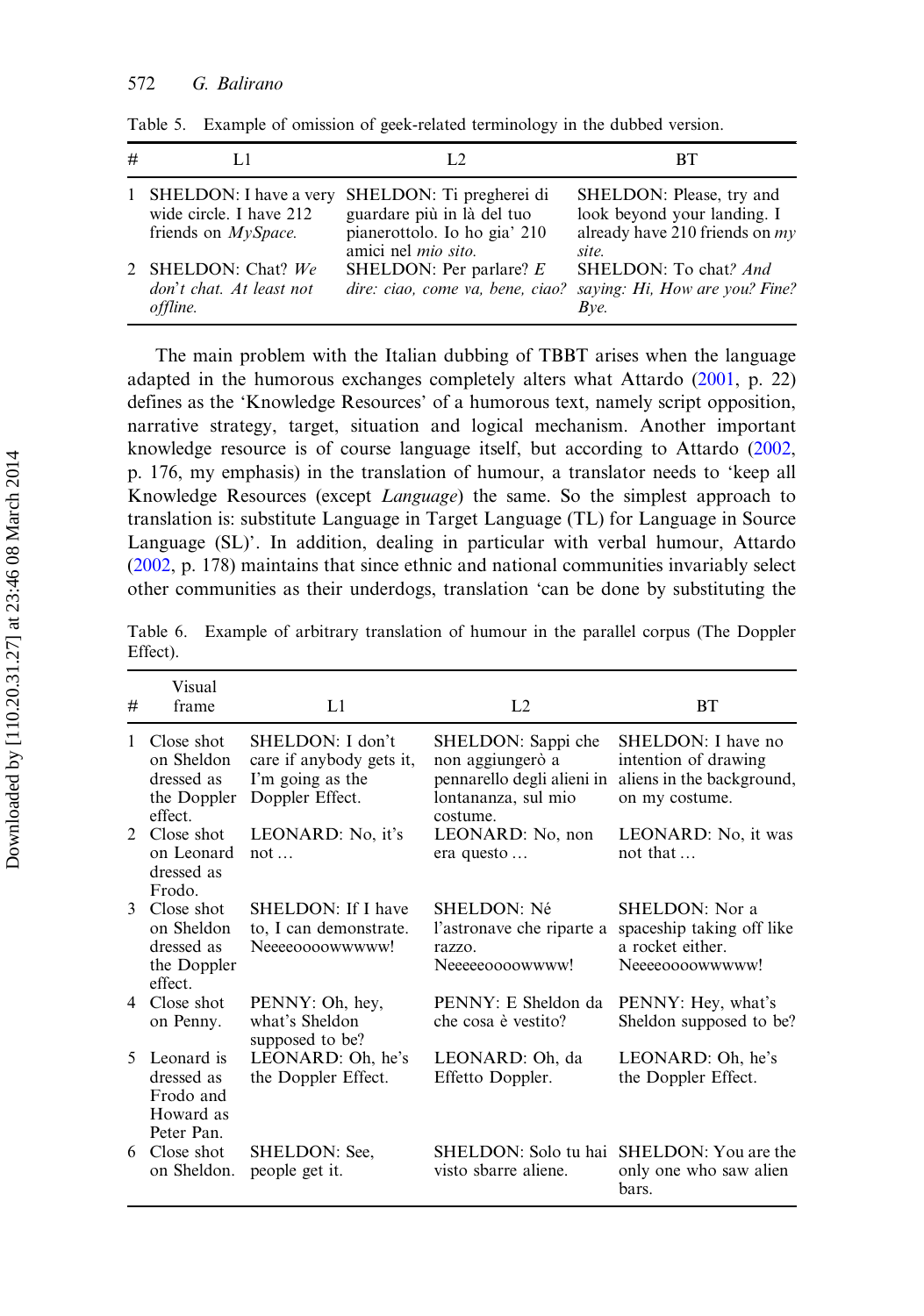appropriate group in the target culture'. Of course this is not always the case with AVT, where the target community's appearance and behaviour on the screen might be clear-cut and therefore any form of linguistic substitution or re-contextualisation of the group would come across as wholly inappropriate.

The emphasis on the community factor in AVT becomes, in the adaptation of TBBT, an overt focus-shift. The adaptors do not seem to pay attention to the representation of the specific linguistic group, therefore they fail to encompass also all the social practices encoded within that represented community. In Davies' words [\(2005](#page-14-0), p. 560), a community of practice is in fact shaped around the need for 'doing and, more particularly, doing things in a way which reinforces membership in that community of practice. It is about local meanings, and individuals' management of their identities'. This implies that the community factor is to be seen as instrumental in any representation, since it invites the audience to actively recognise and participate in the process of meaning-making. In TBBT, if we take the artefacts of nerds' practice to be such variables as clothes, verbal language and facial and bodily gestures, then the potential audience must be able to immediately identify these important aspects, and then map any variation onto the social meaning that the represented community of nerds is trying to unfold. From a linguistic viewpoint, the community factor must necessarily present the actual linguistic practice of the represented community as equivalent to and consistent with all other represented community practices; therefore linguistic variation cannot occur in any other way. It is only when the audience is able to recognise the local social signification of practices, including linguistic practice, that it may gain access to full participation and understanding.

The following multimodal grid introduces another instantiation related to the lack of adherence to the 'resource integration principle' by means of a somewhat arbitrary translation, which, by destabilising the original script opposition, brings in the adaptor's meta-creative humorous effect. The resulting dubbed humour cannot be compared to the original one; moreover, it remains an arbitrary act since such a departure from the original is not justified.

In the Italian dubbed version, Sheldon's costume is repeatedly (in F1 and F3) and mysteriously said to symbolise a spaceship, but we can easily infer from F5 that his fancy dress in fact represents the Doppler Effect. The reason for such an intrusive script amendment in Italian is not straightforwardly visible: one might suppose that Sheldon had been joking so far, but since the audience is well aware that Sheldon's character is unable to produce voluntary humour, such a hypothesis would appear to simply imply that the adaptor was trying to completely transform the main protagonist's personal traits. Finally in F6, the flouting of the 'resource integration principle' is again at stake since in L2, after having announced several times that he was dressed as a spaceship, Sheldon teases Leonard for not having grasped what his costume represents. Yet, nowhere in the episode has Leonard ever commented on Sheldon's costume; hence the Italian adaptation completely lacks both linguistic and semiotic internal coherence.

#### Concluding remarks

The opening quotation of this paper reports the Austrian sociologist, political economist and anti-philosopher Otto Neurath's description of the ship metaphor. In his Anti-Spengler ([1921](#page-14-0)), Neurath evoked a powerful image of a ship representing the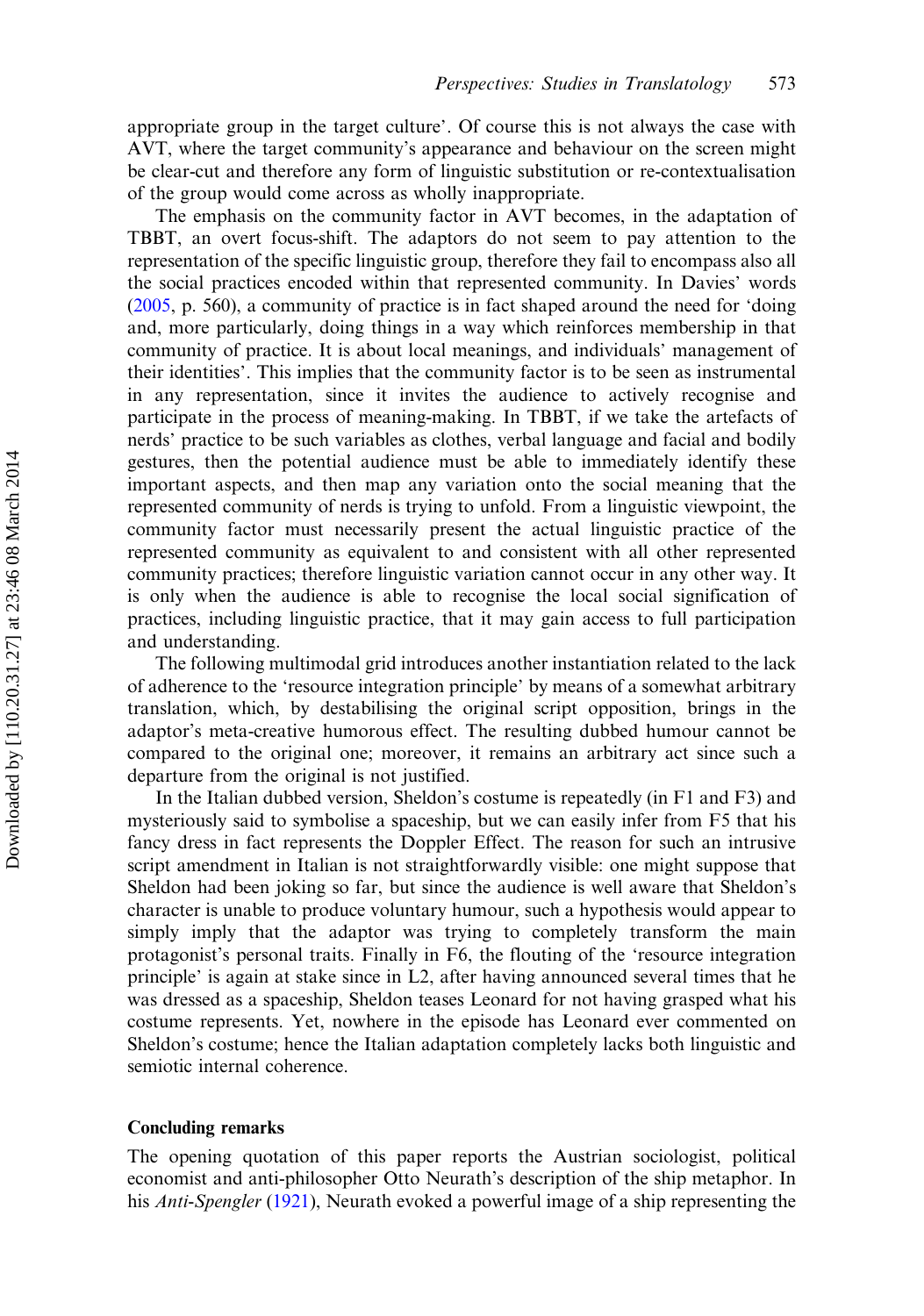<span id="page-12-0"></span>whole body of knowledge. He maintained that in the process of reconstruction, to look for new foundations outside the ship itself would be a huge mistake. The metaphor, thus, compares human knowledge to a ship that must be repaired at sea: 'we are like sailors who on the open sea must reconstruct their ship but are never able to start afresh from the bottom'. Any part of the ship can be replaced, provided there is enough of the rest on which to stand. A metonymic interpretation of Neurath's metaphor well applies to AVT since, as this paper has attempted to demonstrate, adaptation for the screen implies an act of semiotic and linguistic reconstruction that cannot start from tabula rasa. Adaptors, like Neurath's sailors on the open sea, mould their text by gradually reconstructing the entire constituent of the source text. The language is the product of continuous negotiation among the representatives of a given community, it is a constant compromise with what was done and agreed upon in the past. An adapted new text will come back to life from the linguistic recontextualisation of the original artefact with its different semiotic resources. When dubbing an audiovisual product, whether an artistic or a commercial one, the audiovisual adaptor should in fact have the aims and intentions of the original scriptwriter and film director at heart and ideally not those of the distributor who commissioned the dubbed product.

There are, however, several technical problems when translating for the screen: one of the major constraints when dubbing a foreign film is not only that of lipsynchronisation, but the lack of direct cooperation between production and postproduction. This implies that film directors and scriptwriters are not always fully aware of the fact that in the target dubbing country there is an adaptor who re-writes words and expressions in order to re-contextualise the original artefact, and that consequently the target audience will tend to identify with that localised product which has undergone considerable transformations, such as cultural appropriation, narrative manipulation and censorship. The adaptor of film dialogues, just like Neurath's sailors, hence acquires true co-authorial status. Thanks to a recent law in Italy, the dialogue adaptor is now considered an author to all intents and purposes. This status allows audiovisual translators to insert their own views into the text being adapted, although they should always comply with the source text's original meaning and narrative loop. There are several cases in which Italian adaptations offer more elegant and more efficient linguistic humorous solutions than those found in the original source text (see Chiaro, [2006\)](#page-14-0). However, the adapted language placed over the original visual and acoustic resources should continue to be aimed at the audience to whom the audiovisual artefact was initially addressed.

In conclusion, the purpose of this paper has been two-fold: to introduce, by means of an integrated multimodal and corpus-based approach, the analysis of the so-called 'community factor' as a fundamental caveat that any adaptor should take into consideration when translating a specific community representation; and to present a model for text notation of semiotically expressed humour. This multimodal framework may be of assistance in developing vectors that might be of help to adaptors when facing the difficult task of translating audiovisually enhanced humour.

#### **Notes**

1. Due to its enormous and immediate success and the several awards received – such as the Television Critics Association Award, the People's Choice Award for Favorite Comedy, some best actors' Primetime Emmy Award for Outstanding Lead Actor and a Golden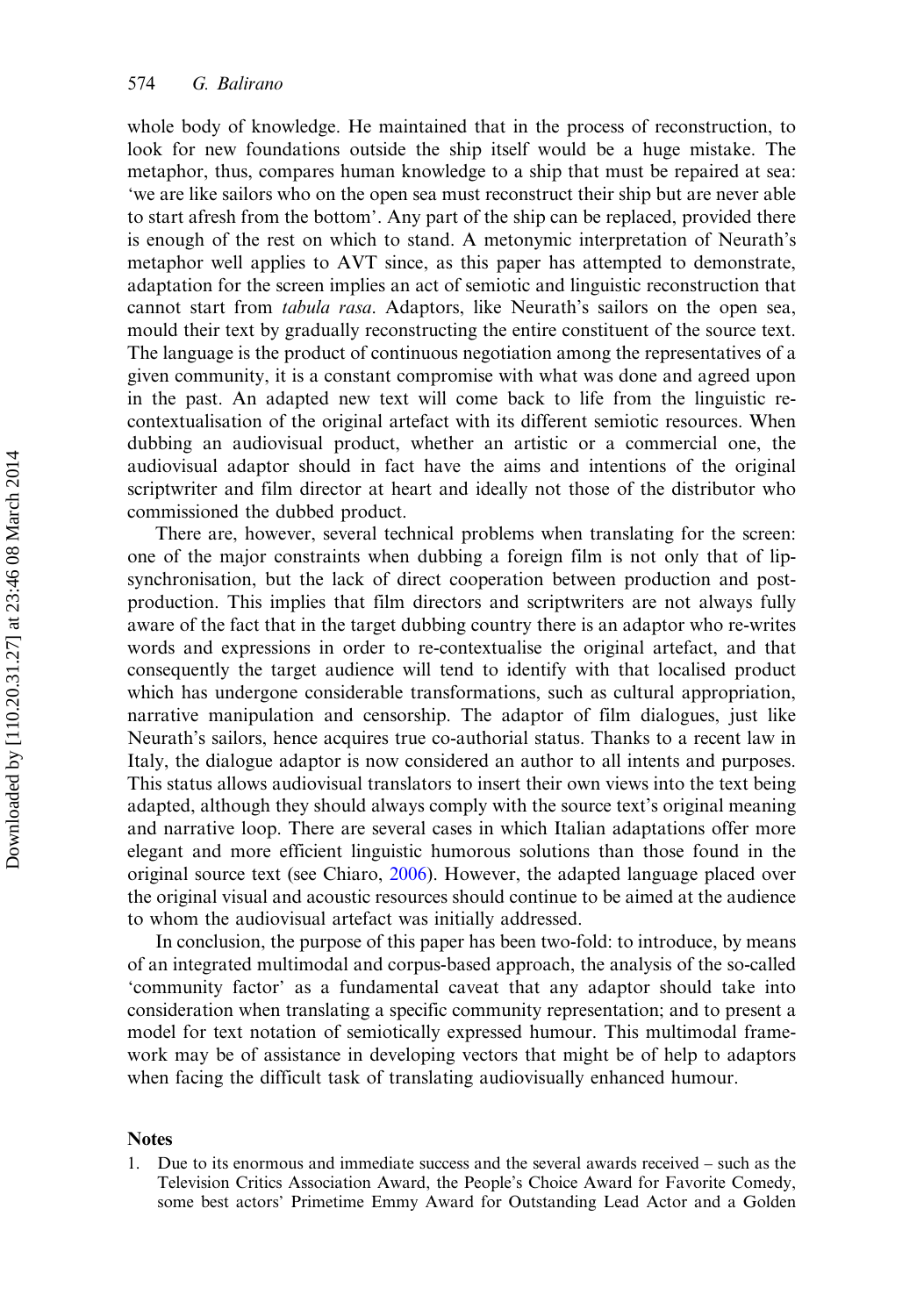<span id="page-13-0"></span>Globe for Best Performance – the show is going to be renewed with a new 2013–2014 season.

- 2. For the analysis of the humorous discourse, I will refer to Raskin's 'Semantic Script Theory of Humor' [\(1985](#page-14-0)), a theory which has its foundations in Chomsky's transformational generative grammar, later summarised in Attardo (1994, 2001), who combines this approach with several different methodologies in the field of linguistic-based humour research.
- 3. Jab lines (Attardo, 2001) are humorous elements fully integrated in the text in which they appear without disrupting the flow of the narrative. They are indispensable to the development of the humorous text and differ from punch lines, which generally occur in a final position in jokes, since they may occur in any other position in the text. This difference may also result in a different textual function since the jab line does not interrupt the course of the text; neither can it cause a reinterpretation of the whole text (2001, p. 82–83). The concepts of visual and musical jabs were introduced by Balirano (2007) and Balirano and Corduas (2008) with the aim of analysing non-verbal humorous resources which, just like a jab line, can trigger a humorous line within a text in a non-final position.
- 4. According to the information provided at [http://en.wikipedia.org/wiki/List\\_of\\_The\\_Big\\_](http://en.wikipedia.org/wiki/List_of_The_Big_Bang_Theory_episodes) [Bang\\_Theory\\_episodes](http://en.wikipedia.org/wiki/List_of_The_Big_Bang_Theory_episodes)
- 5. It was the strong negative reaction from the fansubbers, who had already watched the series in its original language and partly translated it, that brought the Italian company Post in Europe to appoint Leslie James La Penna as new dubbing director, while Anton Giulio Castagna was hired as the new dialogue adaptor. Consequently, most of the geek in-jokes have been successfully re-proposed within the dialogues with precise references to the community of nerds represented.

#### Notes on contributors

Giuseppe Balirano, PhD in English for Special Purposes, is researcher in English Language and Translation at the Faculty of Foreign Languages and Literatures, University of Naples 'L'Orientale'. His current research interests lie in the fields of MDA and AVT, humour and post-colonial English Linguistics. His most recent work includes: 'Towards a Turkish EUentity: A Semiotic Approach to the Reading of EUROPA's Website Cyber-representation of a "European Turkey"' in Textus - Identity Construction and Positioning in Discourse and Society, 2009; and, 'Detecting Semiotically Expressed Humor in Diasporic TV Productions' in Humor: International Journal of Humor Research, 2008. He cooperates as teacher trainer for Express Publishing.

#### **References**

Attardo, S. (1994). Linguistic theories of humor. Berlin: Mouton de Gruyter.

- Attardo, S. (2001). Humorous texts: A semantic and pragmatic analysis. Berlin: Mouton de Gruyter.
- Attardo, S. (2002). Translation and humor: An approach based on the general theory of verbal humor. The Translator, 8, 173-193.
- Baker, M. (1993). Corpus linguistics and translation studies: Implications and applications. In M. Baker, G. Francis, & E. Tognini-Bonelli, (Eds.), Text and technology: In honour of John Sinclair (pp. 233–250). Amsterdam/Philadelphia: John Benjamins.
- Baldry, A., & Thibault P.J. (2006). Multimodal transcription and text analysis: A multimedia toolkit and coursebook. London/Oakville: Equinox.
- Balirano, G. (2007). The perception of diasporic humour: Indian English on TV. Catania: AG Edizioni.
- Balirano, G., & Corduas, M. (2008). Detecting semiotically-expressed humor in diasporic TV productions. Humor, 21, 227–251.
- Bonsignori, V., Bruti, S., & Masi, S. (2008). Formulae across languages: English greetings, leave-takings and good wishes in dubbed Italian. In A. Serban, A. Matamala, & J.M. Lavaur, (Eds.), Audiovisual translation in close-up (pp. 23–44). Bern: Peter Lang.